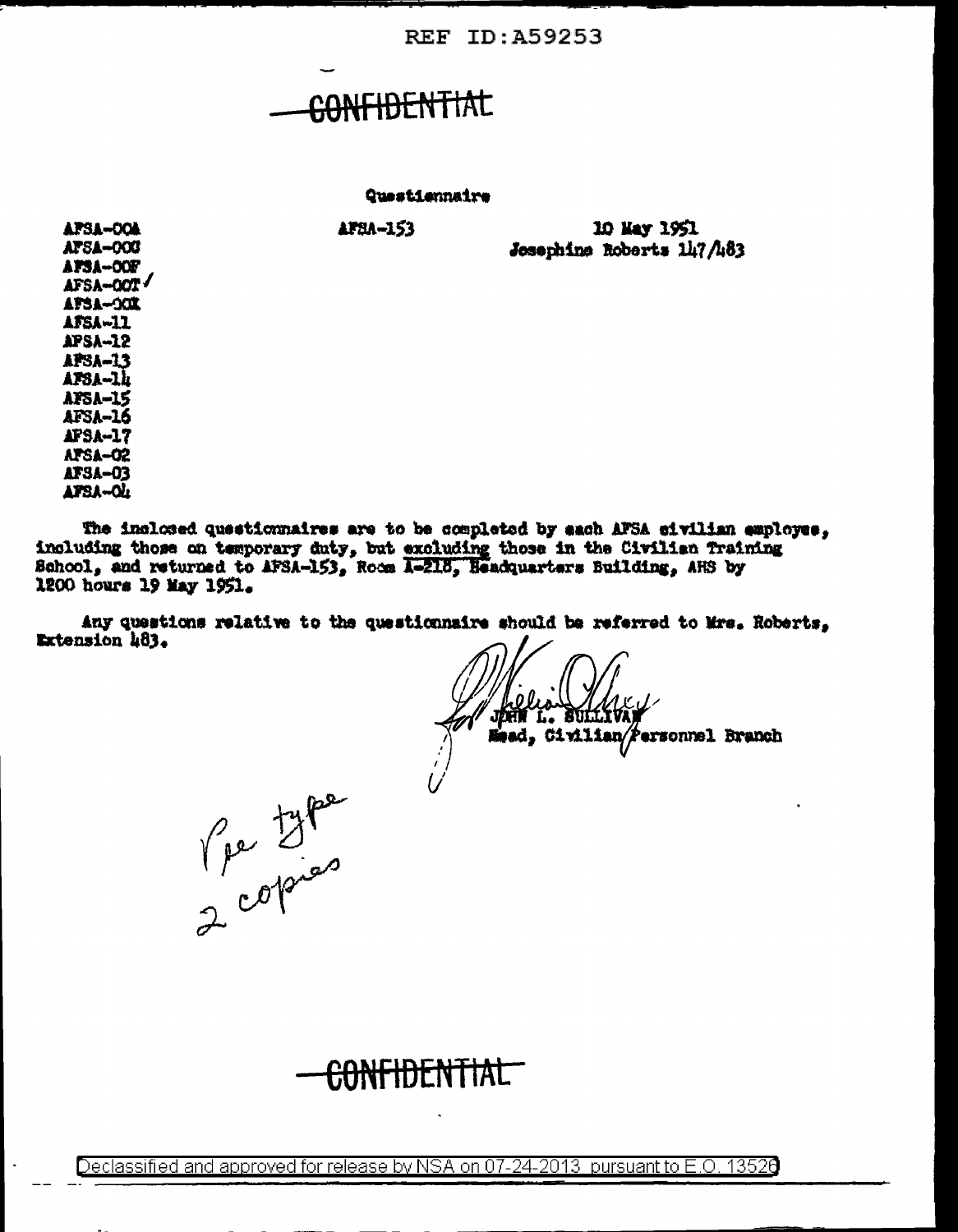| MEMORANDUM TO AFSA-153 - For war information.                                                                                                                                                                                                                                                                                                                                                                                                                                                                                                                                                           | <b>REF ID: A59253</b>                             |                                                          |                        |                                                         |                       |  |
|---------------------------------------------------------------------------------------------------------------------------------------------------------------------------------------------------------------------------------------------------------------------------------------------------------------------------------------------------------------------------------------------------------------------------------------------------------------------------------------------------------------------------------------------------------------------------------------------------------|---------------------------------------------------|----------------------------------------------------------|------------------------|---------------------------------------------------------|-----------------------|--|
| NAME ________ Friedman, William F.<br>ORGANIZATIONAL SECMENT AFSA-OOT                                                                                                                                                                                                                                                                                                                                                                                                                                                                                                                                   |                                                   | SEX                                                      | <b>GRADE:</b>          | AGE<br>GS-                                              | 59<br>$\overline{15}$ |  |
| MARRIED OR SINGLE $\mathbf{y}$ . I live with my parents (or relatives) - Yes<br>IF MARRIED, COMPLETE THE FOLLOWING:<br>Name of Spouse ___ Elizabeth Smith Friedman<br>Occupation of Spouse Housewife<br>Spouse's Employer None                                                                                                                                                                                                                                                                                                                                                                          |                                                   |                                                          |                        | UNGRADED<br>$\left(\begin{array}{c} \end{array}\right)$ | No $(\mathbf{x})$     |  |
| MINOR DEPENDENTS LIVING WITH YOU (Under 21):<br>Name<br>None                                                                                                                                                                                                                                                                                                                                                                                                                                                                                                                                            | $\mathbf{Age}$<br><u>Sex</u><br>None None         | Grade in School or College                               | <b>None</b>            |                                                         |                       |  |
| ADULT DEPENDENTS LIVING WITH YOU (21 Years and Over - Excluding wife or husband):<br>(If in college, state name of college and course of study)<br>Name of Employer<br>Name<br>None                                                                                                                                                                                                                                                                                                                                                                                                                     | $N$ ore                                           | <u>Location</u><br>Nor.e                                 |                        | Type of Work<br>None                                    |                       |  |
| HOUSING INFORMATION<br>Type of housing currently occupied:<br>(1)<br>House<br>) Apartment<br>(2)<br>Rented<br>Owned<br>(3)<br>Unfurnished $(x)$<br><b>Furnished</b> (<br>Type of housing preferred at new location:<br>( ) Number of bedrooms<br>(1) Rented home<br>Furnished ( ) Unfurnished (<br>$(2)^{-}$<br>Your own home<br>( )<br>(3)<br>Leased apartment $(x)$ Number of bedrooms<br>Furnished ( )<br>Unfurnished $(\kappa)$<br>(4)<br>Rented room(s)<br>Single $( )$ Share with other(s) $( )$<br>DO YOU HAVE AN AUTOMOBILE?<br>Yes $(\mathbf{x})$<br>RECREATIONAL INFORMATION - YOUR INTERESTS | (x)<br>$(\mathbf{x})$<br>Number of bedrooms<br>No | Room (<br>If rented, monthly cost $($ \$85.00 $)$<br>(2) | Price range $(*85,00)$ |                                                         |                       |  |
| Sports<br>Golf                                                                                                                                                                                                                                                                                                                                                                                                                                                                                                                                                                                          |                                                   |                                                          | Hobbies                |                                                         |                       |  |
| RELIGIOUS PREFERENCE AND DENOMINATION No preference - Jewish<br>REMARKS (Indicate any special considerations - medical, educational, pets, etc.):<br>None<br>AFSA FORM NO. 686, 9 May 1951                                                                                                                                                                                                                                                                                                                                                                                                              | TAC                                               |                                                          |                        |                                                         |                       |  |
|                                                                                                                                                                                                                                                                                                                                                                                                                                                                                                                                                                                                         |                                                   |                                                          |                        |                                                         |                       |  |

A

医中间性 医单位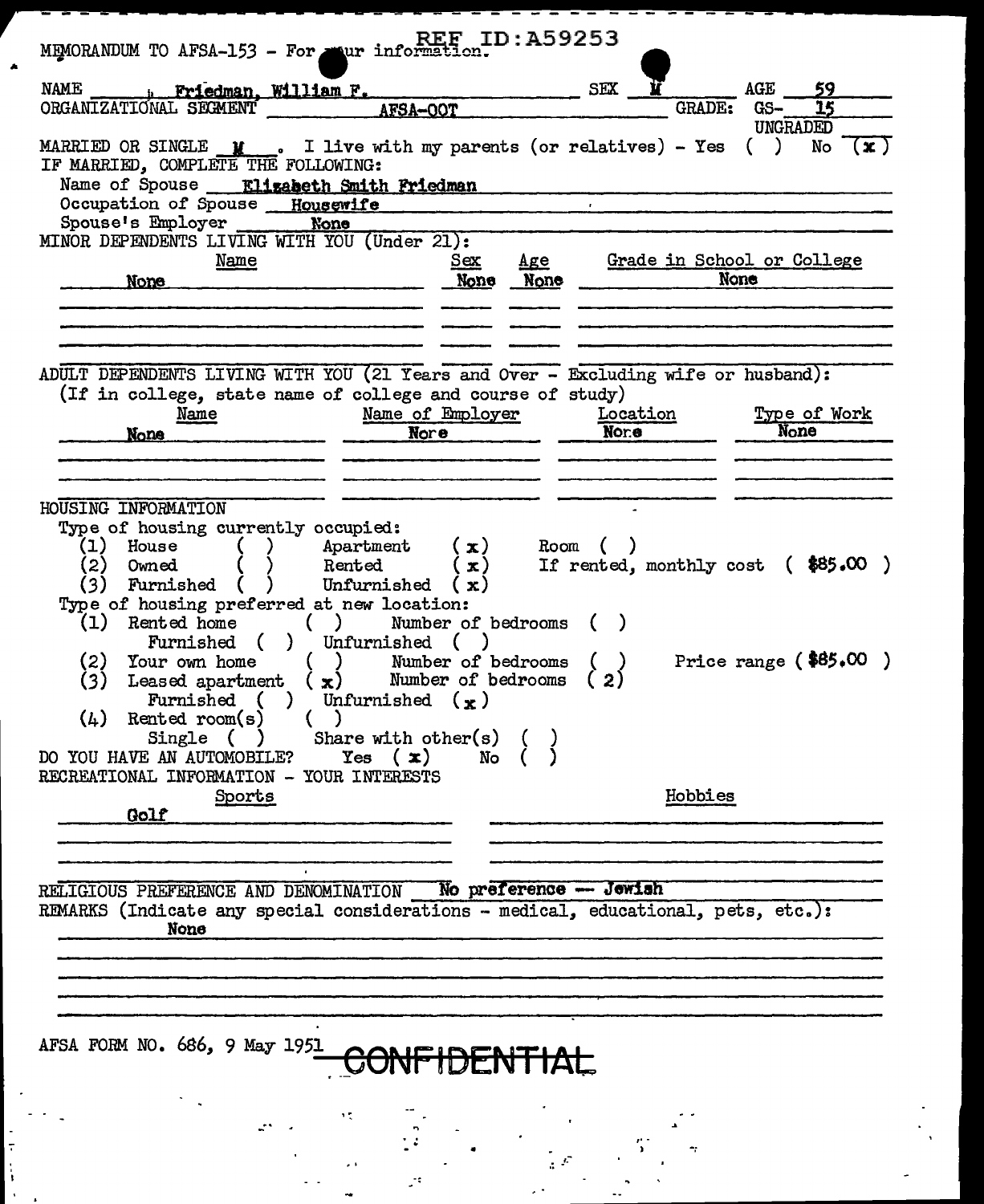$\overline{a}$ 

 $\overline{\phantom{m}}$ 

 $\sim 10^6$ 

### RECORD OF SERVICE

 $\sim$   $\sim$ 

#### WILLIAM PREDERICK FRIEDMAN

 $\bar{1}$ 

 $\bar{1}$ 

## 24 SEPTEMBER 1891

| NATURE OF ACTION :                                                  | <b>POSITION</b><br>AND<br><b>GRADE</b> | <b>BASIC</b><br><b>SALARY :</b>  | <b>EFFECTIVE</b><br>₹.<br><b>DATE</b>        | DEPARTMENT, DUREAU<br>AND LOCATION                            |
|---------------------------------------------------------------------|----------------------------------------|----------------------------------|----------------------------------------------|---------------------------------------------------------------|
| <b>Commission in</b><br>Arny                                        | lst It<br>N.A.                         | gala terdes arganyaya            | 3 Jun 1918 : U.S. Army<br>to<br>5 Apr 1919 : |                                                               |
| Contract for<br>Services                                            |                                        |                                  | 1 Jan 1921 :<br>to<br>31 Dec 1921 :          | OCSigO, Washington, D.C.                                      |
| Excepted appoint-: Cryptanalyst: \$4500<br>ment in Civil<br>Service |                                        |                                  | 31 Dec 1921 :                                | do.                                                           |
| Reclassification : Cryptanalyst: \$5200                             |                                        |                                  | 1 Jul 1924 :                                 | đo,                                                           |
| Promotion                                                           | Cryptanalyst: \$5600                   |                                  | 1 Jul 1928 :                                 | do.                                                           |
| Reclassification : Cryptanalyst: \$5600                             | <b>P&amp;S-6</b>                       |                                  | 1 Jul 1935                                   | đo,                                                           |
| Promotion<br>$($ See note a $)$                                     | Cryptanalyst: \$5800<br>P&S-6          |                                  | 1 Jul 1938 :                                 | do.                                                           |
| <b>Furlough to</b><br>military service:                             |                                        | <del>tooperate algebra (al</del> | 23 Dec 1940 : U.S. Army                      |                                                               |
| Returned from<br>military service:                                  | P-6                                    |                                  |                                              | Cryptanalyst: \$5800 : 16 Apr 1941 : OCSigO, Washington, D.C. |
| Administrative<br>promotion under<br>Ramspeck Act                   | Cryptanalyst: #6000<br>$P - 6$         |                                  | $1$ Oct $1941:$                              | do.                                                           |
| (See note b)                                                        | Principal<br>Oryptanalyst              |                                  | 28 Feb 1942                                  | do.                                                           |
| Promotion                                                           | Head<br>Gryptanalyst:<br>P+7           | <b>≹6500</b>                     | $9$ Apr $1942$                               | do.                                                           |

 $\mathbf{1}$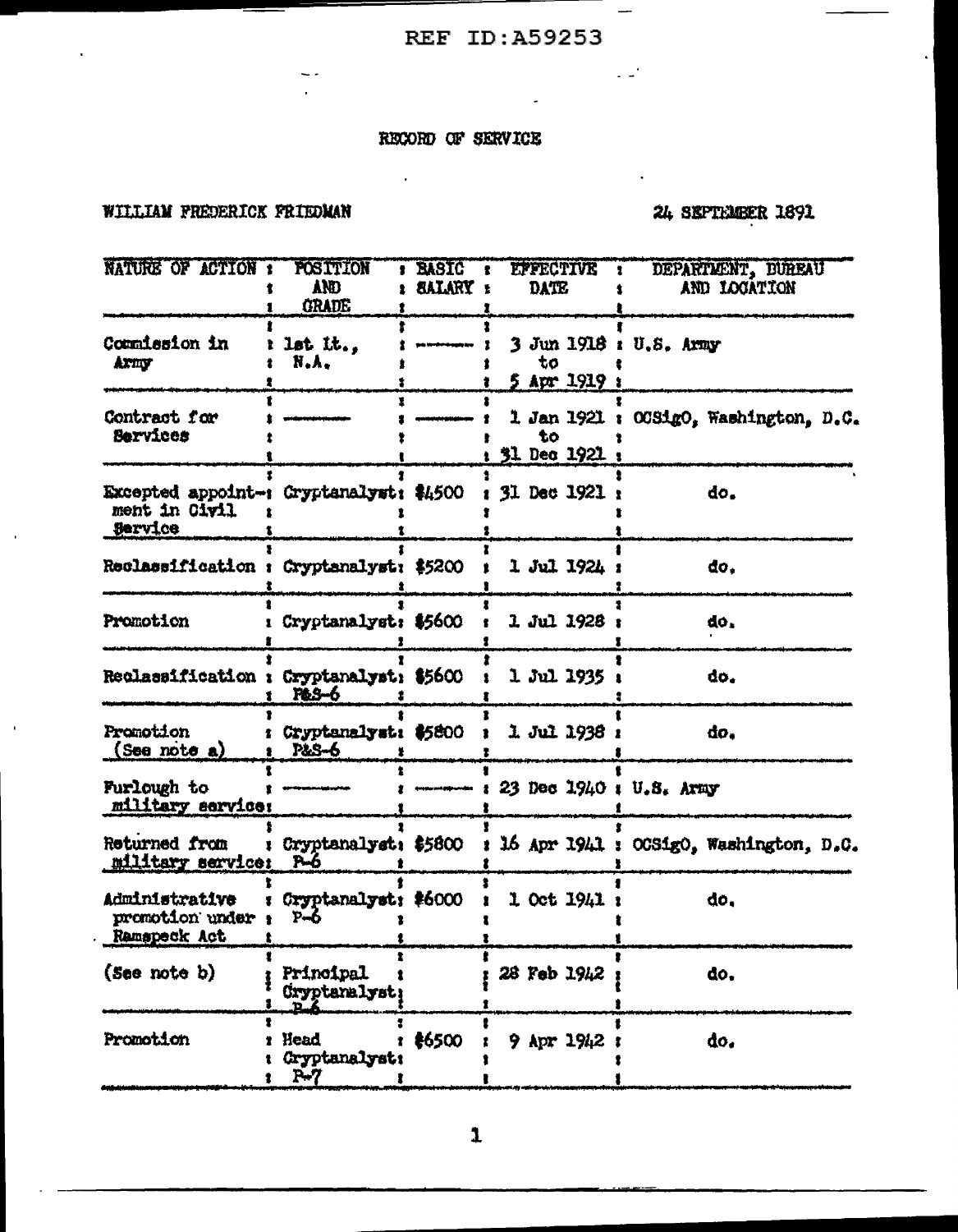#### RECORD OF SERVICE CONT'D

## WILLIAM PREDERICK FRIEDMAN

 $\sim$   $\sim$ 

 $\overline{1}$  and  $\overline{1}$  and  $\overline{1}$  and  $\overline{1}$ 

## 24 SEPTEMBER 1891

 $\overline{a}$ 

 $\mathbb{Z}^{\frac{1}{2}}$ 

 $\sim$ 

 $\mathcal{L}$ 

| <b>NATURE OF ACTION:</b>                                                    | POSITION<br>AND<br><b>GRADE</b>                        | <b>BASIC</b><br><b>SALARY:</b> | <b>LIFECTIVE</b><br><b>DATE</b>       | DEPARTMENT, BUREAU<br>ı<br>AND LOCATION                               |
|-----------------------------------------------------------------------------|--------------------------------------------------------|--------------------------------|---------------------------------------|-----------------------------------------------------------------------|
| Promotion                                                                   | Director of<br>Communica-<br>tion<br>Research<br>$P-8$ |                                |                                       | \$8000 : 24 Nov 1942 : OCSigO, Washington, D.C.                       |
| Meritorious<br>Within-Crade<br>Classification<br>authorized<br>(See note d) | do.                                                    | \$8220                         | 16 Mar 1944 :                         | do.<br>\$9275: 21 Jan 1947: Army Security Agency,<br>Washington, D.C. |
| <b>Excepted</b><br>appointment<br>Schedule B-4-III: tion                    | Chief of<br>: Comunica-<br>: Research<br><b>P-6</b>    | :\$10,000                      | 4 May 1947:                           | do.                                                                   |
| <b>Excepted</b><br>appointment<br>(See note d)                              | do.                                                    | :10,000:                       | 6 Aug 1947 :                          | do.                                                                   |
| General increase :<br>with limitation :<br>to \$10,330 p.a. :               | do.                                                    |                                | : 10.330 : 11.3u1.1948 :              | đo.                                                                   |
| <b>Excepted</b><br>appointment<br>$(80 - not \cdot)$                        | Consultant<br>$P-S$                                    |                                | Cryptologic :\$10,330 : 29 Apr 1949 : | do.                                                                   |
| Step increase<br>(See note f)                                               | Consultant<br>$G-S-15$                                 |                                | Cryptologie :\$10,750 : 30 Oct 1949 : | do,                                                                   |
| <b>Excepted</b><br>appointment                                              | : Research<br>Consultant<br>AFSA-1293                  |                                | 1\$10,750 : 10 Dec 1950 : AFSA        |                                                                       |

 $\mathcal{N}_{\mathrm{in}}$